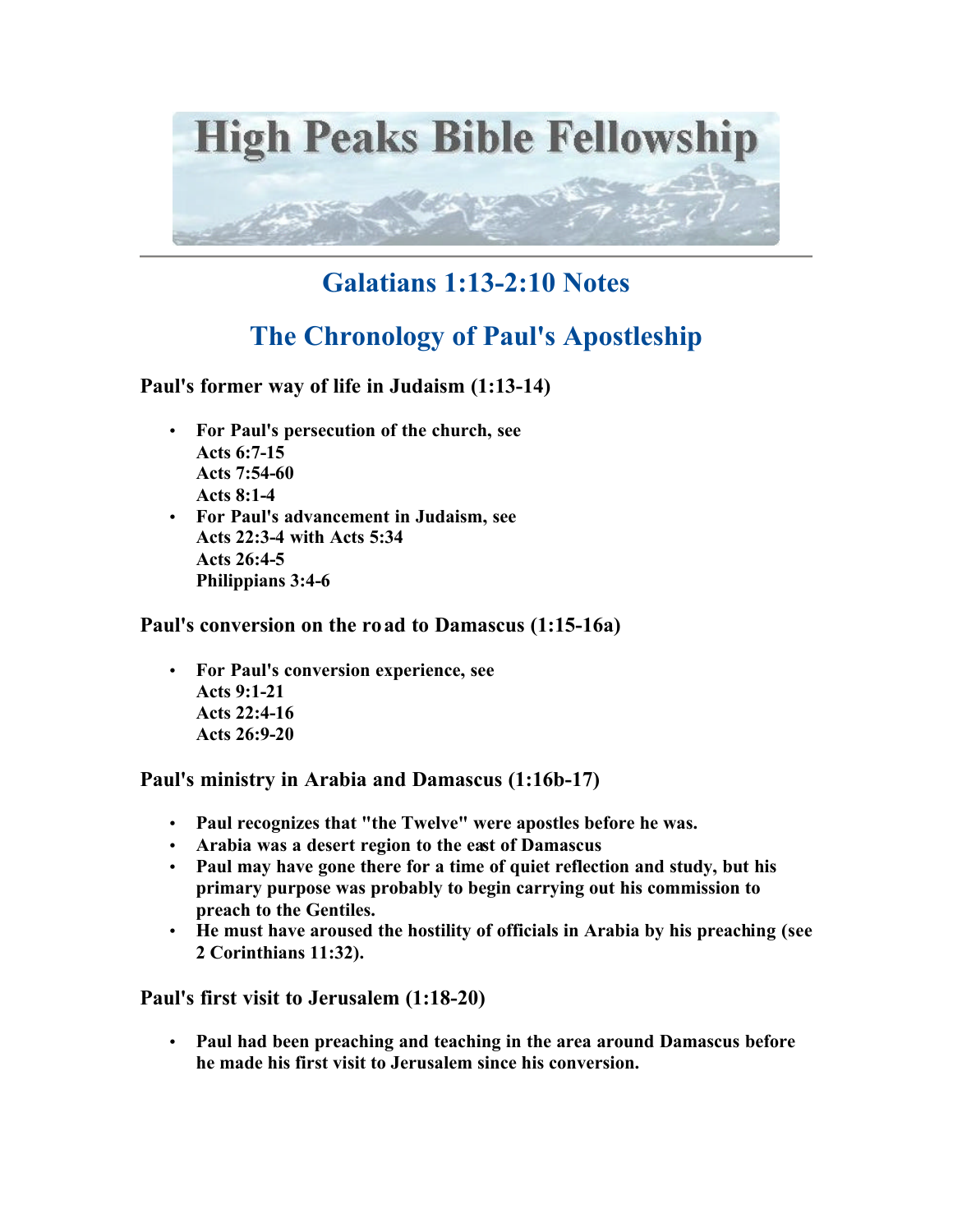- **The Jerusalem disciples would probably have a difficult time believing that Paul had been converted to Christ, so Barnabas provided Paul's introduction to visit privately with Peter and James (see Acts 9:26-27).**
- **Why Peter and James? In 1 Corinthians 15:5-8 there are only two people who are mentioned by name as having Christ appear to them personally after His resurrection: Peter and James.**
- **Paul swears an oath of accuracy for his statement. The implication is that others had given different accounts of Paul's movements during this time. In this "Galatian Chronology" Paul documents his connections with the Jerusalem apostles in order to show that his commission had not come from them, but directly from Jesus Christ Himself.**

**Paul's ministry in Syria and Cilicia (1:21-24)**

- **Paul's departure from Jerusalem was probably accompanied by threats on his life from his former Jewish associates (see Acts 9:28-29).**
- **He makes it clear that he did not visit the** *churches*  **he was unknown by sight to the churches of Judea.**
- **After this first visit to Jerusalem, Paul returned to the regions of the north to continue his ministry to the Gentiles. Syria was where Damascus was situated, and Cilicia was where Paul's home town of Tarsus was located. This was clearly a region where Paul could carry out his commission to preach to the Gentiles.**
- **It was during this time that Barnabas came to Antioch and saw the need for more in-depth teaching (Acts 11:22-26). Barnabas found Paul and brought him to Antioch, where they taught the believers for at least one year. This is where Paul must have come to know Titus (an uncircumcised Gentile believer who became his missionary companion).**

**Paul's second visit to Jerusalem (2:1-3)**

- **Paul had been ministering to the Gentiles for at least fourteen years by this time, and he had worked through many issues which had not arisen in the churches in Judea.**
- **Paul's second visit to Jerusalem probably coincided with the "famine relief" visit that is recorded in Acts 11:27-30. If so, then Paul had two distinct purposes:** 
	- **1. He had been asked to deliver funds to the believers in Jerusalem, and**
	- **2. He had received a revelation from Christ to discuss the gospel message and missionary activities with the apostles there.**
- **Paul was not concerned with the validity of his gospel message, but he knew that he could not effectively carry out his mission to the Gentiles without the agreement and fellowship of the Jerusalem church. Otherwise, the cause of Christ would be divided.**
- **Paul tells how he brought Titus with him to Jerusalem, but even though Titus was uncircumcised the authorities at Jerusalem did not compel him to**